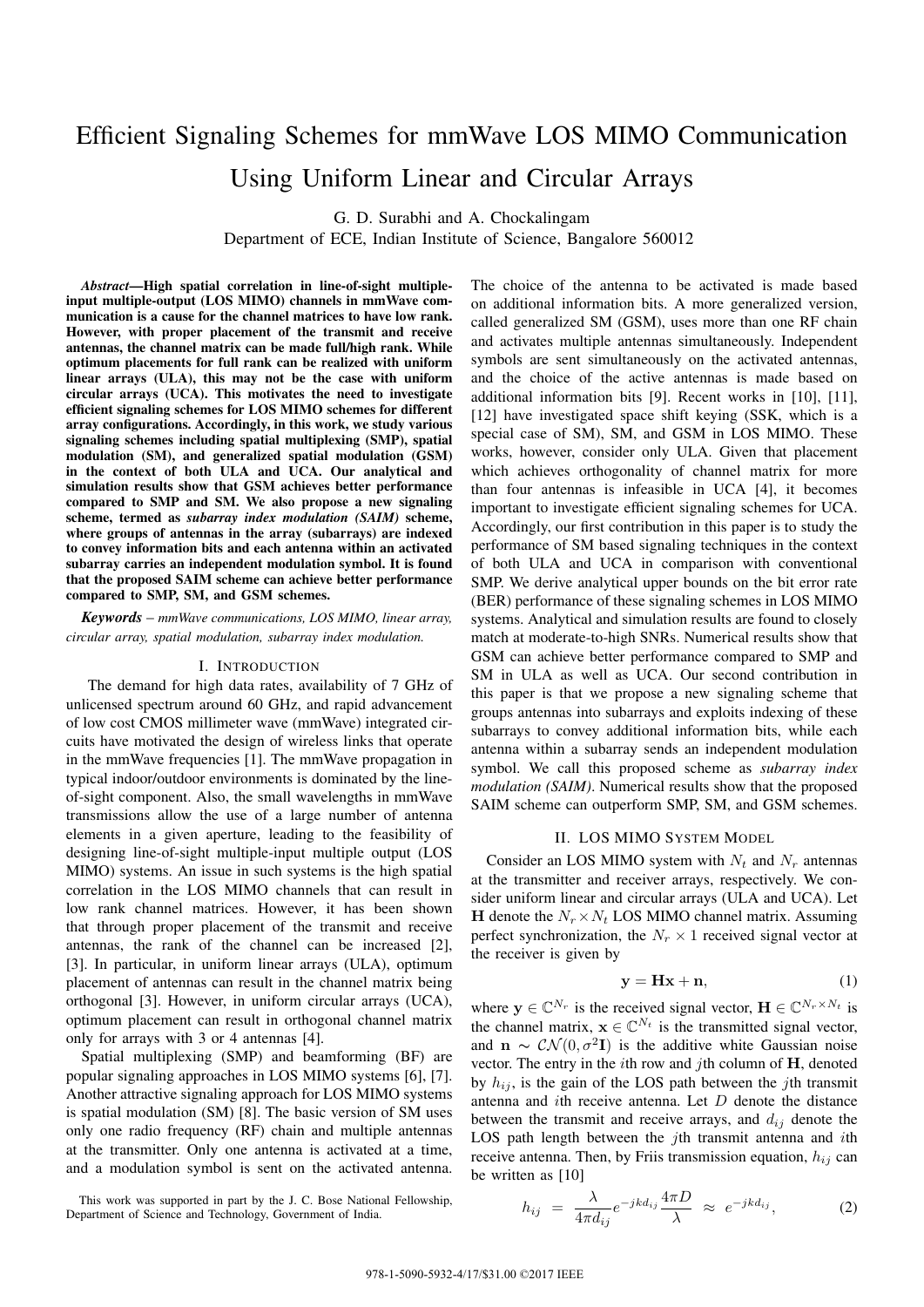

Fig. 1. LOS MIMO system with uniform linear arrays.

where  $k = \frac{2\pi}{\lambda}$ ,  $\lambda$  is the wavelength, and the approximation is because of the very small relative path loss differences. So **H** is deterministic and it depends only on the distances between the transmit and receive antennas and the wavelength.

#### *A. Condition number of* **H** *in ULA*

An LOS MIMO system with ULA at the transmitter and receiver is shown in Fig. 1. The inter-antenna spacing at the transmitter and receiver are denoted by  $s_1$  and  $s_2$ , respectively. The rank of the channel matrix **H** depends on the parameters  $s_1$ ,  $s_2$ , *D*, and  $\lambda$ . High rank can be achieved through proper choice of these parameters (i.e., through proper placement of the antennas). The matrix **H** can be full rank if the condition

$$
\langle \mathbf{h}_i, \mathbf{h}_j \rangle = 0, \forall i \neq j \tag{3}
$$

is satisfied, where **h***<sup>i</sup>* denotes the *i*th column of **H**. It has been shown that the optimum placement that satisfies the above condition for ULA satisfies the following relation [3]:

$$
s_1 s_2 \approx \frac{(2n+1)D\lambda}{N_r}, \quad n \in \mathbb{Z}^+.
$$
 (4)

For placements satisfying (4), **H** becomes orthogonal, i.e., all the singular values are equal and the condition number is one. Figure 2 shows the condition number of **H** as a function of antenna spacing *s*, where we have taken  $s_1 = s_2 = s$ , for  $N_t = N_r = 4, 8$  at 60 GHz and  $D = 3$ m. It can be seen that condition number one is achieved at optimum spacings.



Fig. 2. Condition number of **H** versus antenna spacing  $(s_1 = s_2 = s)$  for  $4 \times 4$  and  $8 \times 8$  ULA at 60 GHz and  $D = 3$ m

# *B. Condition number of* **H** *in UCA*

Circular array is another practically useful array configuration. A uniform circular array has antenna elements placed in a circular arrangement with uniform angular separation. An LOS MIMO system with UCA at the transmitter and receiver is shown in Fig. 3. The radii of the transmit and receive antenna arrays are assumed to be the same, denoted by *r*. The distance between transmit and receive arrays is denoted by *D*. The angular separation between antenna elements will be  $\frac{2\pi}{N_t}$ and  $\frac{2\pi}{N_r}$  for the transmit and receive arrays, respectively. The distance between the *j*th transmit and *i*th receive antennas is denoted by  $d_{ij}$ .

Note that UCA with  $N_t = N_r = 2$  can be viewed to be the same as ULA with  $N_t = N_r = 2$ . It has been shown in [4]



Fig. 3. LOS MIMO system with uniform circular arrays.

that for  $N_t = N_r = 3, 4$ , the *r* which satisfies the condition in (3) is given by

$$
r = \sqrt{\frac{\lambda D}{2N \sin^2(\theta/2)}},\tag{5}
$$

where  $N = N_t = N_r$  and  $\theta = \frac{2\pi}{N}$ . Whereas, the full rank condition is not satisfied for  $N > 4$  [4], and therefore the condition number will be grater than one for  $N > 4$ . These are illustrated in Fig. 4. It can be seen that while condition number one is achieved in UCA with  $N_t = N_r = 4$  at optimum *r*, it is not the case for  $N_t = N_r = 8$ . Indeed, the condition number is greater than one for all  $r$  making the  $8 \times 8$  UCA to have non-zero spatial correlation even for the best *r* that achieves the minimum condition number. This then motivates the need to assess the efficacy of different signaling schemes for different array configurations in LOS MIMO. In the next sections, we study MIMO signaling schemes in the context of both ULA and UCA and propose new signaling schemes.



Fig. 4. Condition number **H** versus antenna array radius  $r$  for  $4 \times 4$  and  $8 \times 8$  UCA at 60 GHz and  $D = 3$ m.

## III. SMP, SM, GSM SIGNALING IN ULA AND UCA

We consider the following signaling schemes in LOS MIMO with ULA and UCA: *i*) SMP, *ii*) SM, and *iii*) GSM.

*i*) *SMP:* SMP uses *N<sup>t</sup>* antennas and *N<sup>t</sup>* RF chains at the transmitter. All the antennas are activated simultaneously in a given channel use.  $N_t$  symbols from a modulation alphabet  $A$ are transmitted in a channel use. So the transmission efficiency in SMP is  $\eta_{\text{sup}} = N_t \log_2 |\mathbb{A}|$  bits per channel use (bpcu).

*ii*) *SM:* SM also uses  $N_t$  antennas but only one RF chain at the transmitter. It uses one among the  $N_t$  antennas to transmit in a given channel use. The antenna to transmit is chosen based on  $\log_2 N_t$  information bits. The chosen antenna transmits a symbol from a modulation alphabet A. So the transmission efficiency in SM is  $\eta_{\text{sm}} = \log_2 N_t + \log_2 |\mathbb{A}|$ bpcu. Let  $\mathbf{x} \in \mathbb{S}_{N_t, \mathbb{A}}$  denote the  $N_t \times 1$  transmitted signal vector belonging to the SM signal set  $\mathbb{S}_{N_t}$ . Then, **x** will have an *|*A*|*-ary modulation symbol in one of the coordinates and zeros in all other coordinates. The SM signal set for an  $N_t$  transmit antenna system can be written as

$$
\mathbb{S}_{N_t, \mathbb{A}} = \{ \mathbf{x}_{j,l} : j = 1, \cdots, N_t, l = 1, \cdots, |\mathbb{A}|\},
$$
  
s.t  $\mathbf{x}_{j,l} = [0, \cdots, 0, \underbrace{x_l}_{j\text{th coordinate}}, 0, \cdots, 0]^T, x_l \in \mathbb{A}.$  (6)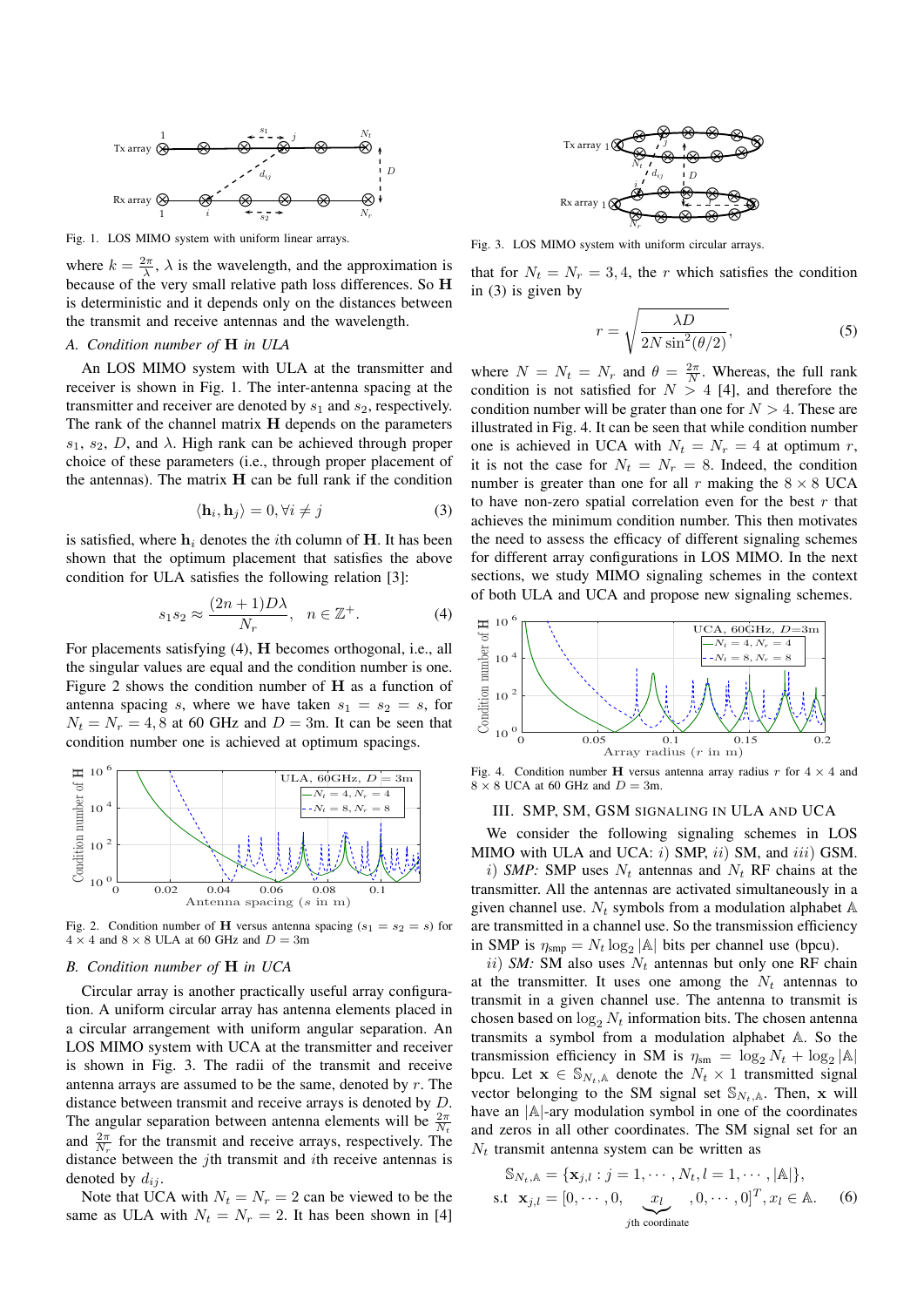*iii*) *GSM:* GSM uses  $N_t$  antennas and  $N_{rf}$ ,  $1 \leq N_{rf} \leq N_t$ , RF chains at the transmitter.  $N_{rf}$  out of  $N_t$  transmit antennas are chosen in a channel use based on  $\lfloor \log_2 \binom{N_t}{N_{rf}} \rfloor$  information bits, and *Nrf* independent symbols from a modulation alphabet A are sent on these selected antennas [9]. The remaining  $N_t - N_{rf}$  antennas remain silent (i.e., they can be viewed as transmitting the symbol 0). So the transmission efficiency of GSM is given by  $\eta_{\text{gsm}} = \lfloor \log_2 \binom{N_t}{N_{rf}} \rfloor + N_{rf} \log_2 |\mathbb{A}|$  bpcu. An antenna activation pattern (AAP) is an  $N_t$ -length vector that indicates which antennas are active. There are  $L = \binom{N_t}{N_{rf}}$ AAPs possible and  $2^{\lfloor \log_2 \binom{N_t}{N_{rf}} \rfloor}$  among them are adequate

for signaling. These patterns form a set called the AAP set, denoted by  $\mathbb{U}$ . The GSM signal set,  $\mathbb{S}_{N_t}^{N_{rf}}$  $N_t^{N_r f}$ , can be written as

$$
\mathbb{S}_{N_t,\mathbb{A}}^{N_{rf}} = \{ \mathbf{x} | \mathbf{x} \in \mathbb{A}_0^{N_t \times 1}, ||\mathbf{x}||_0 = N_{rf}, \mathbf{t}^{\mathbf{x}} \in \mathbb{U} \},\qquad(7)
$$

where  $\mathbb{A}_0 \triangleq \mathbb{A} \cup 0$ ,  $\|\mathbf{x}\|_0$  denotes the number of non-zero entries in **x**, and **t <sup>x</sup>** denotes the AAP vector corresponding to **x**, where  $t_j^{\mathbf{x}} = 1$  iff  $x_j \neq 0, \forall j \neq 1, 2, \dots, N_t$ .

# *A. BER performance analysis*

Here, we derive an upper bound on the BER performance of maximum likelihood (ML) detection for SMP, SM, and GSM. The ML detection rule for the considered LOS MIMO system model is given by

$$
\hat{\mathbf{x}} = \underset{\mathbf{x} \in \mathbb{S}}{\operatorname{argmin}} \|\mathbf{y} - \mathbf{H}\mathbf{x}\|^2, \tag{8}
$$

where S denotes the signal set of interest (i.e., one of SMP, SM, GSM signal sets).

*Upper bound on BER*: The ML detection rule in (8) can be written as

$$
\hat{\mathbf{x}} = \underset{\mathbf{x} \in \mathbb{S}}{\operatorname{argmin}} \left( \|\mathbf{H}\mathbf{x}\|^2 - 2\mathbf{y}^T \mathbf{H}\mathbf{x} \right). \tag{9}
$$

Assuming that **H** is known at the receiver, the pairwise error probability (PEP) that the receiver decides in favor of the signal vector  $x_2$  when  $x_1$  was transmitted can be written as

$$
PEP = PEP(\mathbf{x}_1 \to \mathbf{x}_2 | \mathbf{H})
$$
  
=  $P(2\mathbf{y}^T \mathbf{H}(\mathbf{x}_2 - \mathbf{x}_1) > (\|\mathbf{H}\mathbf{x}_2\|^2 - \|\mathbf{H}\mathbf{x}_1\|^2))$   
=  $P(2\mathbf{n}^T \mathbf{H}(\mathbf{x}_2 - \mathbf{x}_1) > \|\mathbf{H}(\mathbf{x}_2 - \mathbf{x}_1)\|^2)$ . (10)

Define  $g \triangleq 2n^T H(x_2 - x_1)$ . It can be seen that *g* is a Gaussian r. v. with mean zero and variance  $2\sigma^2 ||\mathbf{H}(\mathbf{x}_2 - \mathbf{x}_1)||^2$ . Therefore, we can write

$$
PEP = Q\left(\frac{\|\mathbf{H}(\mathbf{x}_2 - \mathbf{x}_1)\|}{\sqrt{2}\sigma}\right),\tag{11}
$$

where  $Q(x) = \frac{1}{\sqrt{2}}$  $\frac{1}{2\pi} \int_x^{\infty} e^{-\frac{t^2}{2}} dt$ . Defining  $K \triangleq |\mathbb{S}|$ , an upper bound on the BER for ML detection can be obtained using union bound as

$$
BER \leq \frac{1}{\eta K} \sum_{i=1}^{K} \sum_{j=1, j \neq i}^{K} d_H(\mathbf{x}_i, \mathbf{x}_j) P E P(\mathbf{x}_i \to \mathbf{x}_j | \mathbf{H})
$$
  
= 
$$
\frac{1}{\eta K} \sum_{i=1}^{K} \sum_{j=1, j \neq i}^{K} d_H(\mathbf{x}_i, \mathbf{x}_j) Q \left( \frac{\|\mathbf{H}(\mathbf{x}_i - \mathbf{x}_j)\|}{\sqrt{2}\sigma} \right), (12)
$$

where  $d_H(\mathbf{x}_i, \mathbf{x}_j)$  is the Hamming distance between the bit mappings corresponding to the vectors  $x_i$  and  $x_j$ , and  $\eta$  is the



Fig. 5. BER of SMP, SM, and GSM in LOS MIMO systems with ULA operating at 60 GHz with  $N_t = N_r = 8$ ,  $D = 3$ m,  $s = 43.3$ mm, 8 bpcu.

#### *B. Results and discussion*

Here we present the analytical and simulation results of the BER performance of SMP, SM, and GSM for ULA and UCA.

denoted by 1). The CSM speal on  $\frac{6\pi x}{5}$  (see the signaling scheme of the signaling scheme of the signal interest.  $\frac{3}{2}$  (see the signal of the signal of the signal interest.  $\frac{1}{2}$  (see the signal of the signa *1) SMP, SM, GSM performance with ULA:* In Fig. 5, we plot the BER of SMP, SM, and GSM with 8 bpcu for ULA. In all the three systems, the antennas are placed such that the resulting channel matrix has a condition number equal to one. From Fig. 2, the smallest spacing between the antenna elements for which a channel matrix with condition number one is achieved is 43.3mm. The BER performance is studied with this spacing. All the three schemes use 8 Tx and 8 Rx antennas. SMP uses BPSK, SM uses 32-QAM, and GSM uses 4-QAM and  $N_{rf} = 2$ . Analytical bounds are found be tight at moderate-to-high SNRs. Also, from the plots, we see that GSM has a better performance compared to SMP and SM. The reason can be explained as follows. In SMP, all the *N<sup>t</sup>* antennas transmit symbols and hence there exists interference among the data streams. Interference of symbols transmitted from different antennas does not exist in SM as only one transmit antenna is active in a given channel use. However, for a given number of antennas, SM requires to use a higherorder QAM to achieve higher spectral efficiencies. This will degrade the performance of SM. In this case, SM requires 32-QAM to achieve 8 bpcu. Hence the performance of SM degrades. GSM uses fewer RF chains compared to SMP. This has the advantage of lesser interference in GSM. Also, since more information bits are conveyed through antenna indexing, GSM requires a smaller QAM size compared to SM. Hence, GSM outperforms both SMP and SM.

*2) SMP, SM, GSM performance with UCA:* In Fig. 6, we plot the BER of SMP, SM, and GSM with 8 bpcu for UCA, for the same configuration described above for ULA. In all the three systems, the array radius is such that the resulting channel matrix has minimum condition number. A condition number less than 10 is acceptable in practice [13]. From Fig. 4, the smallest array radius for which a channel matrix with a condition number less than 10 is achieved is 72.89mm. The BER performance for UCA is studied with this radius. In Fig. 6, the analytical bounds are found to be tight at moderate-to-high SNRs. We observe that here also GSM has a better performance compared to SMP and SM. Note that GSM achieves this better performance with only 2 RF chains compared to 8 RF chains in SMP. The improvement in the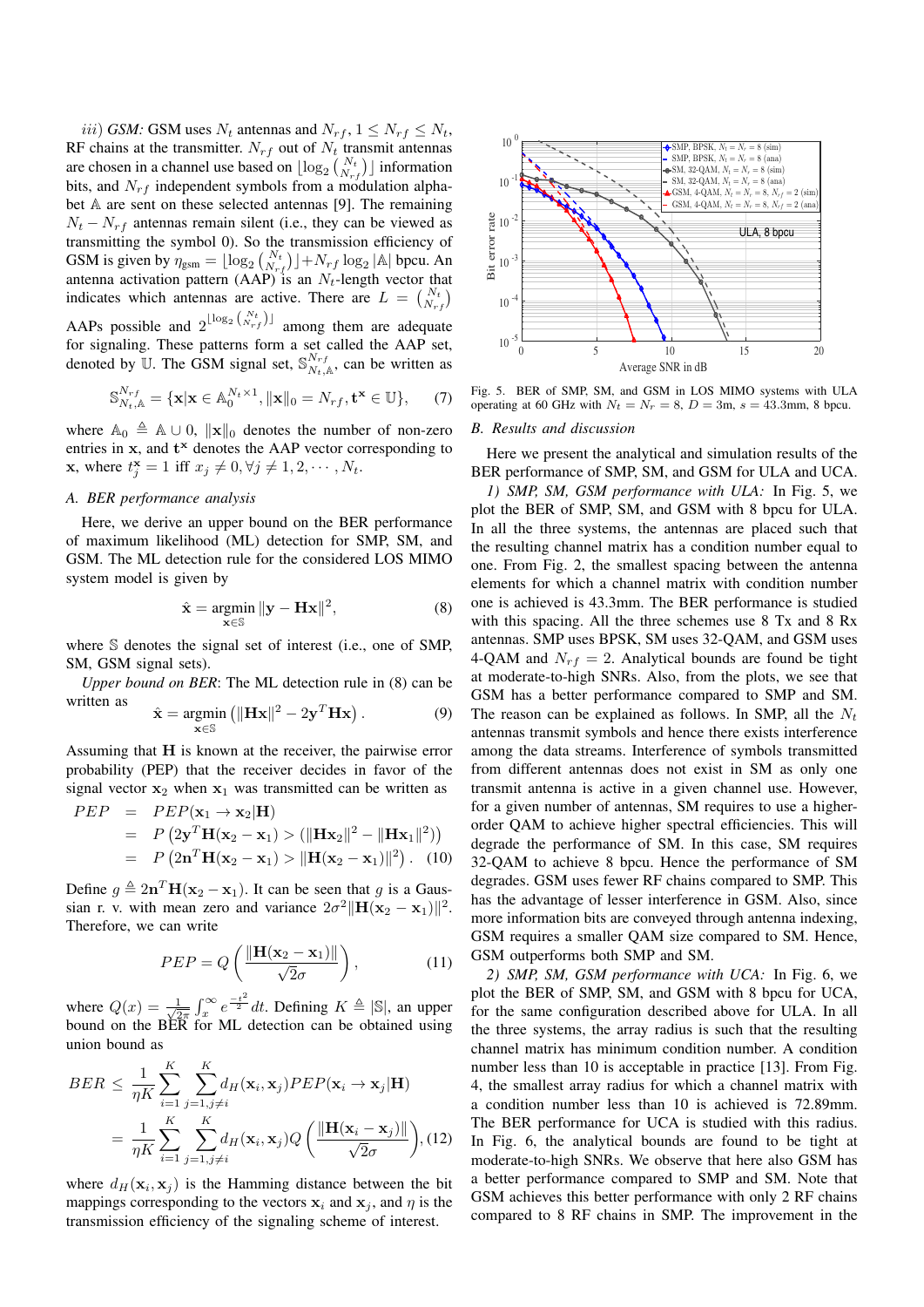

Fig. 6. BER of SMP, SM, and GSM in LOS MIMO systems with UCA operating at 60 GHz with  $N_t = N_r = 8$ ,  $D = 3$ m,  $r = 72.89$ mm, 8 bpcu.

performance of GSM over the performance of SMP is small compared to that in ULA. The reason can be explained as follows. In a UCA with 8 Tx and 8 Rx antennas, even with a best possible radius, the condition number of the channel matrix is not equal to one. Hence, there exists correlation between the MIMO subchannels. The index bits degrade when the channel is correlated. Hence the performance of GSM shows a smaller improvement compared to the performance of SMP. This can be alleviated using the subarray indexing scheme we propose in the following section.

# IV. PROPOSED SUBARRAY INDEX MODULATION

In the proposed SAIM scheme, the transmit antenna array with  $N_t$  antennas is divided into  $N_s$  subarrays, each subarray consisting of  $N_a = \frac{N_t}{N_s}$  antennas. The SAIM transmitter is shown in Fig. 7. In a given channel use, *k* subarrays out of  $N_s$  subarrays are chosen based on  $\lfloor \log_2 {N_s \choose k} \rfloor$  bits. The chosen subarrays are activated and each antenna in the activated subarrays carries an independent modulation symbol. The antennas in the remaining  $N_s - k$  subarrays remain silent. So, in a channel use,  $kN_a$  antennas transmit symbols simultaneously from a modulation alphabet A. Therefore, the transmission efficiency of SAIM is given by *η*saim =  $\lfloor \log_2 {N_s \choose k} \rfloor + kN_a \log_2 |\mathbb{A}|$  bpcu. A subarray activation pattern  $(SAP)$  is an  $N_s$ -length vector that indicates which subarrays are active such that the *i*th element in the vector is a 1 if the *i*th subarray is activated and 0 otherwise. There are  $\binom{N_s}{k}$  SAPs possible out of which  $2^{\lfloor \log_2 \binom{N_s}{k} \rfloor}$  are adequate for signaling. These patterns form a set called the SAP set, denoted by P. The SAIM signal set,  $\mathbb{S}^k_{N_t,N_s,\mathbb{A}}$ , can then be written as

$$
\mathbb{S}_{N_t,N_s,\mathbb{A}}^k = \{ \mathbf{x} : \mathbf{x} \in \mathbb{A}_0^{N_t}, \ \mathbf{x} = [\mathbf{s}_1^T, \mathbf{s}_2^T, \cdots, \mathbf{s}_{N_s}^T]^T, \|\mathbf{x}\|_0 = kN_a, \ \mathbf{s}_i \in \mathbb{A}^{N_a} \text{ if } t_i^{\mathbf{x}} = 1, \mathbf{s}_i \in \mathbf{0}^{N_a} \text{ if } t_i^{\mathbf{x}} = 0, \ i = 1, \cdots, N_s \}, \tag{13}
$$

where  $\mathbb{A}_0 \triangleq \mathbb{A} \cup 0$ ,  $\|\mathbf{x}\|_0$  denotes the number of non-zero entries in  $x$ ,  $s_i$  denotes the symbol vector corresponding to the *i*th subarray,  $\mathbf{t}^{\mathbf{x}} \in \mathbb{P}$  is the SAP vector corresponding to the transmit vector **x**,  $||\mathbf{t}^{\mathbf{x}}||_0 = k$ , and  $t_i^{\mathbf{x}}$  denotes the *i*th element of **t x** .

*Example:* Consider  $N_t = 4$ ,  $N_s = 2$ ,  $N_a = 2$ ,  $k = 1$ , and BPSK. For this setting,  $\eta_{\text{saim}} = \log_2 2 + 2 \log_2 2 = 3$  bpcu. The SAP vector set  $\mathbb{P}$  is given by  $\mathbb{P} = \{ [1 \ 0]^T, [0 \ 1]^T \}$ , and the SAIM signal set is given by



Fig. 7. Subarray index modulation transmitter.

$$
\mathbb{S}^k_{N_t,N_s,\mathbb{A}} = \left\{ \begin{bmatrix} 1 \\ 1 \\ 0 \\ 0 \end{bmatrix}, \begin{bmatrix} 1 \\ -1 \\ 0 \\ 0 \end{bmatrix}, \begin{bmatrix} -1 \\ 1 \\ 0 \\ 0 \end{bmatrix}, \begin{bmatrix} -1 \\ -1 \\ 0 \\ 0 \end{bmatrix}, \begin{bmatrix} 0 \\ 0 \\ 1 \\ 1 \end{bmatrix}, \begin{bmatrix} 0 \\ 0 \\ 1 \\ -1 \end{bmatrix}, \begin{bmatrix} 0 \\ 0 \\ -1 \\ -1 \end{bmatrix}, \begin{bmatrix} 0 \\ 0 \\ -1 \\ -1 \end{bmatrix} \right\}.
$$

The ML detection rule for SAIM in the considered LOS system model is given by

$$
\hat{\mathbf{x}} = \underset{\mathbf{x} \in \mathbb{S}_{N_t,N_s,\mathbb{A}}^k}{\text{argmin}} \|\mathbf{y} - \mathbf{H}\mathbf{x}\|^2. \tag{14}
$$

# *A. Results and discussions*

In this subsection, we present BER performance comparisons between the proposed SAIM scheme and other modulation schemes. In Fig. 8, we plot the BER of SMP, SM, GSM, and SAIM with 8 bpcu and UCA for the same settings described in Sec. III-B2. In SAIM,  $N_t = 8$  Tx antennas are divided into  $N_s = 4$  subarrays each having  $N_a = 2$  antennas. One out of the 4 subarrays (i.e.,  $k = 1$ ) is chosen and 8-QAM symbols are sent on the antennas in the chosen subarray. As in Sec. III-B2, the UCA radius is set at 72.89mm.

From the plots in Fig. 8, we see that SAIM and GSM perform better than SMP and SM. Also, GSM performs better at low SNRs and SAIM performs better at moderate-to-high SNRs. This performance crossover between SAIM and GSM can be explained by taking a look at 1) the contribution of index bit errors and QAM bit errors to the overall BER, and 2) the normalized minimum Euclidean distance between any two vectors  $Hx_1$  and  $Hx_2$  ( $d_{min,H}$ ). For this purpose, in Fig. 9, we individually plot the simulated index BER, QAM BER, and overall BER of SAIM and GSM for the LOS MIMO system setting in Fig. 8. We see in Fig. 9 that the overall BER in SAIM is dominated by the poor performance of QAM BER (because of 8-QAM) though its index BER is good. Since GSM uses only 4-QAM, its QAM BER and overall BER are better than those of SAIM at low SNRs. This explains the better performance of GSM at low SNRs. At high SNRs, however, the performance is determined by the *dmin,***H**. For the considered system setting, SAIM has a larger  $d_{min}$  **H** value of 0.4471 compared to the GSM  $d_{min}$  **H** value of 0.3921. This better minimum distance makes SAIM to perform better than GSM in moderate-to-high SNRs.

Next, in Fig. 10, we present a performance comparison between SAIM and GSM for 8*×*8 UCA with 10 bpcu. While SAIM uses  $N_t = 8$ ,  $N_s = 4$ ,  $N_a = 2$ ,  $k = 1$ ,  $kN_a = 2$ , and 16-QAM to achieve 10 bpcu, GSM uses  $N_t = 8$ ,  $N_{rf} = 2$ , and 8-QAM to achieve the same bpcu. Another performance comparison is presented in Fig. 11 for  $6 \times 6$  UCA with  $r = 68.59$ mm and 7 bpcu. In Fig. 11 SAIM uses  $N_t = 6$ ,  $N_s = 2$ ,  $N_a = 3$ ,  $k = 1$ ,  $kN_a = 3$ , and 4-QAM to achieve